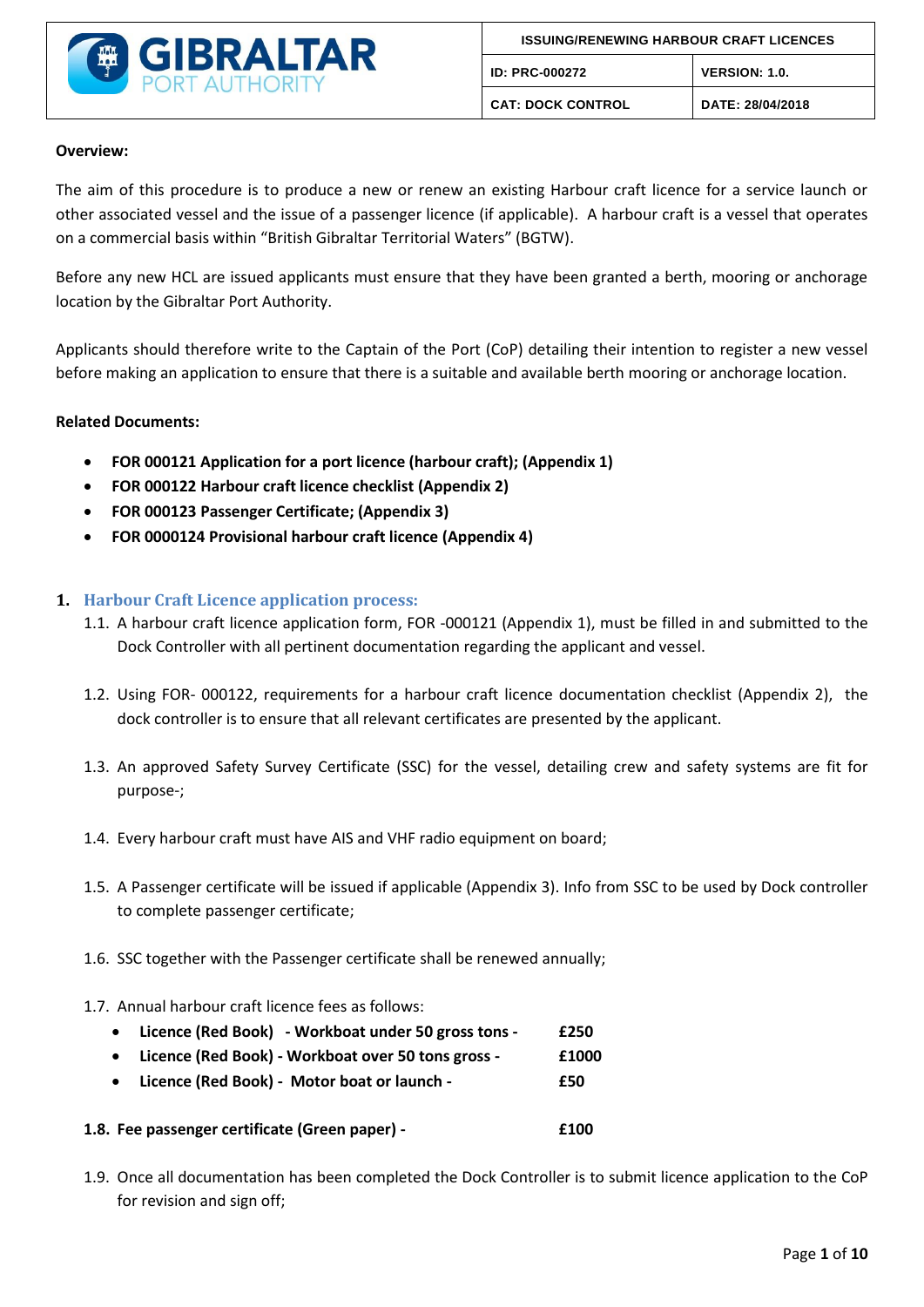

- 1.10. Once documentation is signed off by CoP fees are received the Dock Controller may issue the harbour craft licence (Red Book) for Vessel;
- 1.11. If the CoP of the Gibraltar Port Authority believes that any of the above conditions are not met to his satisfaction, he may suspend or withdraw a licence at any time;
- 1.12. The owner of a harbour craft must abide by the Port rules and the authority of the CoP;
- 1.13. The CoP of the Gibraltar Port Authority reserves the right to amend the conditions for issue of a harbour craft licence any time.

### **2. Provisional Harbour Craft Licences**

2.1. Provisional Harbour craft licences are to be issued only in exceptional circumstances e.g.:

- When applicant is not a port operator;
- Port Operator is in the process of obtaining port operator licence;
- When vessel of a specific type to perform a specific function of a limited time only.
- 2.2. Application for provisional harbour craft licenced will follow the same process harbour craft licence applications.
- 2.3. A provisional harbour craft licence certificate (Appendix 4) will be issued instead of a red book.
- **2.4. Fee provisional harbour craft licence- £1000**

### **3. Harbour Craft Licence Renewal**

3.1. Dock controllers must ensure applicants wishing to renew their Harbour Craft Licence complete the submission of documents and payment of fees details in appendix 2.

### **4. Harbour craft licence records**

- 4.1. Harbour crafts will be issued with a H-number corresponding to their licence number.
- 4.2. All harbour craft have a hard copy folder assigned to them where all application documentation and copies of licences are held. This is maintained in the Dock controller's office.
- 4.3. Digital records of passenger certificates are to be saved on '**B' drive > Dock Controller >HCL > PX certificate**
- **4.4.** Digital records of provisional harbour craft licences are to be saved on "**B" drive > Dock controller >HCL > Provisional harbour craft licence.**

### **5. Format and licence fees**

- Print original certificate with red seal endorsed plus 1 copy for file;
- Issuing of a Red book (Not applicable to temporary harbour craft licences);
- Complete manual receipt in Dock Controller receipt book;
- Return file to Dock Controller;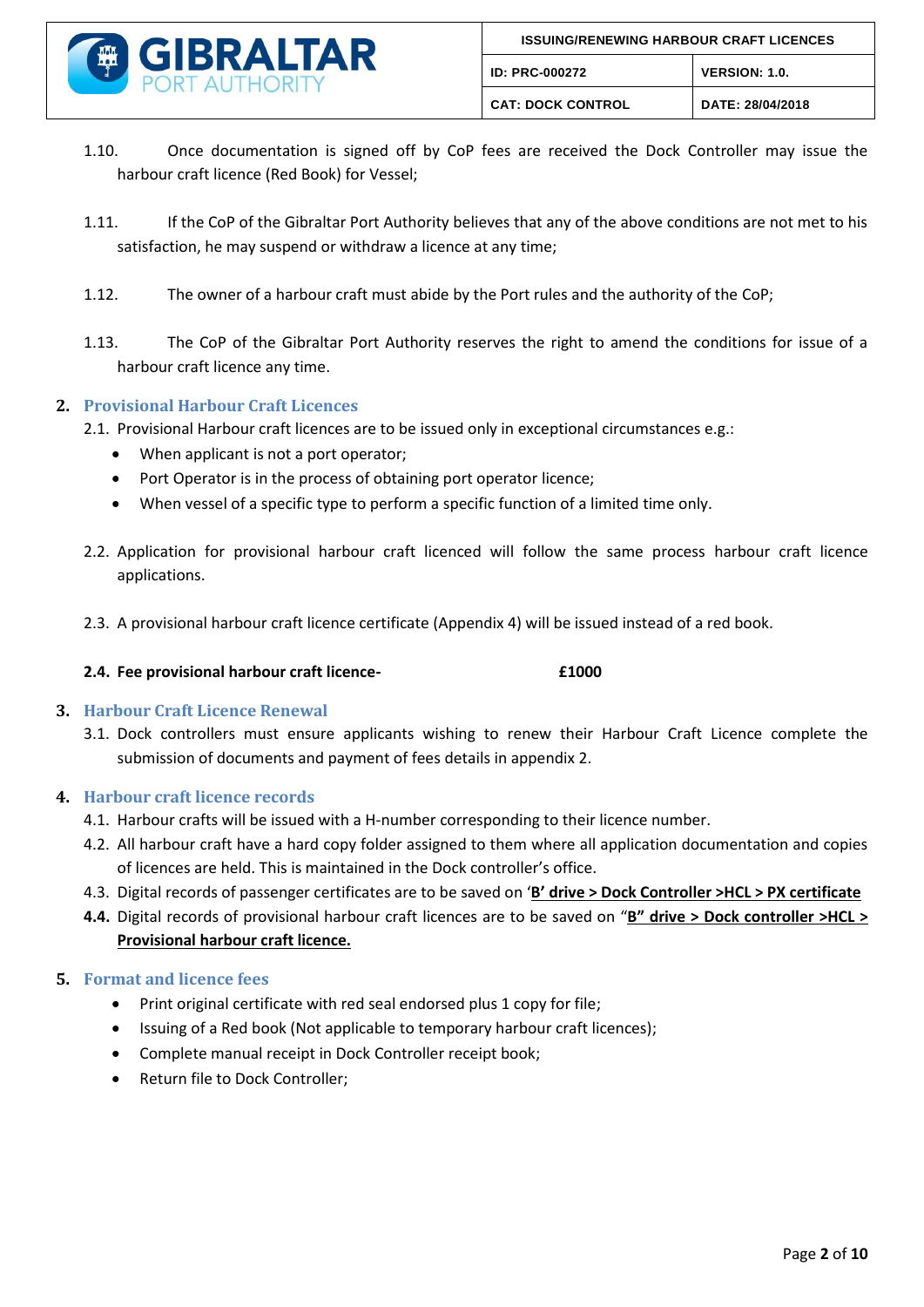

**CAT: DOCK CONTROL DATE: 28/04/2018**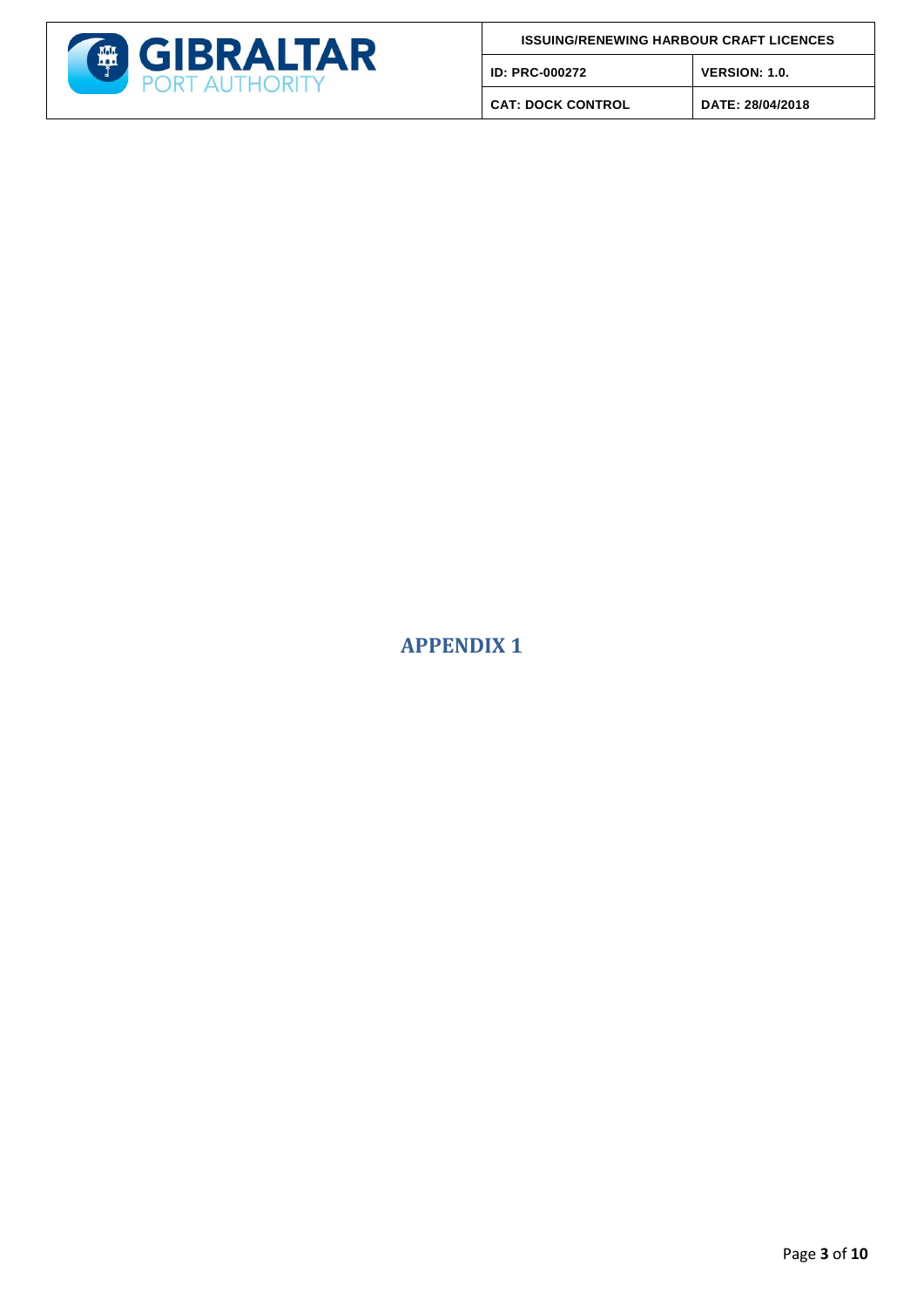

| Full Name of Applicant:          |                                                                                                                        |
|----------------------------------|------------------------------------------------------------------------------------------------------------------------|
| Home Address:                    | <u> 1989 - Johann Stoff, deutscher Stoffen und der Stoffen und der Stoffen und der Stoffen und der Stoffen und der</u> |
| Telephone Number:                | ,我们也不会有什么。""我们的人,我们也不会有什么?""我们的人,我们也不会有什么?""我们的人,我们也不会有什么?""我们的人,我们也不会有什么?""我们的人                                       |
| Name of Craft:                   | ,我们也不会有什么。""我们的人,我们也不会有什么?""我们的人,我们也不会有什么?""我们的人,我们也不会有什么?""我们的人,我们也不会有什么?""我们的人                                       |
| Class:                           | ,我们也不会有什么。""我们的人,我们也不会有什么?""我们的人,我们也不会有什么?""我们的人,我们也不会有什么?""我们的人,我们也不会有什么?""我们的人                                       |
| Colour:                          |                                                                                                                        |
| Length:                          |                                                                                                                        |
| Draught                          | ,我们也不会有什么。""我们的人,我们也不会有什么?""我们的人,我们也不会有什么?""我们的人,我们也不会有什么?""我们的人,我们也不会有什么?""我们的人                                       |
| Tonnage:                         | ,我们也不会有什么。""我们的人,我们也不会有什么?""我们的人,我们也不会有什么?""我们的人,我们也不会有什么?""我们的人,我们也不会有什么?""我们的人                                       |
| Engine Number:                   | and the control of the control of the control of the control of the control of the control of the control of the       |
| Engine Type BHP:                 | ,我们也不会有什么。""我们的人,我们也不会有什么?""我们的人,我们也不会有什么?""我们的人,我们也不会有什么?""我们的人,我们也不会有什么?""我们的人                                       |
| Berth:                           | <u> 1989 - Andrea Andrew Maria (h. 1989).</u>                                                                          |
| Previous Licence Number (If Any) |                                                                                                                        |
| Date of Application:             | <u> 1980 - Johann Barbara, martxa amerikan bashkar (</u>                                                               |
|                                  | The color devises that these and so the company of the early concelled that the information when in this species       |

I hereby declare that I/we are/am the owner/s of the said vessel and that the information given in this application is true and correct to the best of my knowledge and belief.

Applicant

### **FOR OFFICIAL USE ONLY**

| Recommendation     |  |
|--------------------|--|
|                    |  |
|                    |  |
|                    |  |
| New License Number |  |

Signed: ………………………………………………… Date:……………………...

|--|--|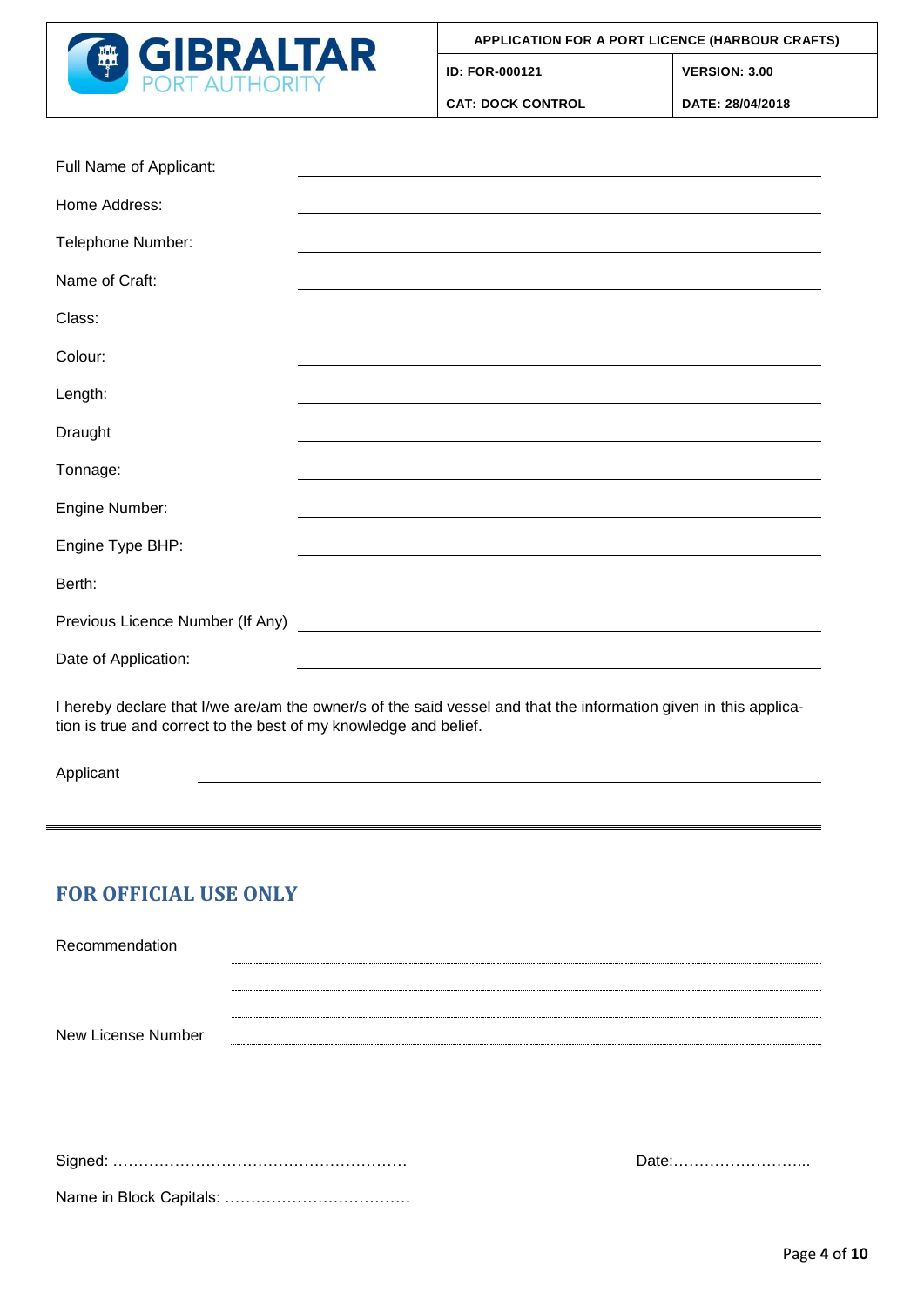

**CAT: DOCK CONTROL DATE: 28/04/2018**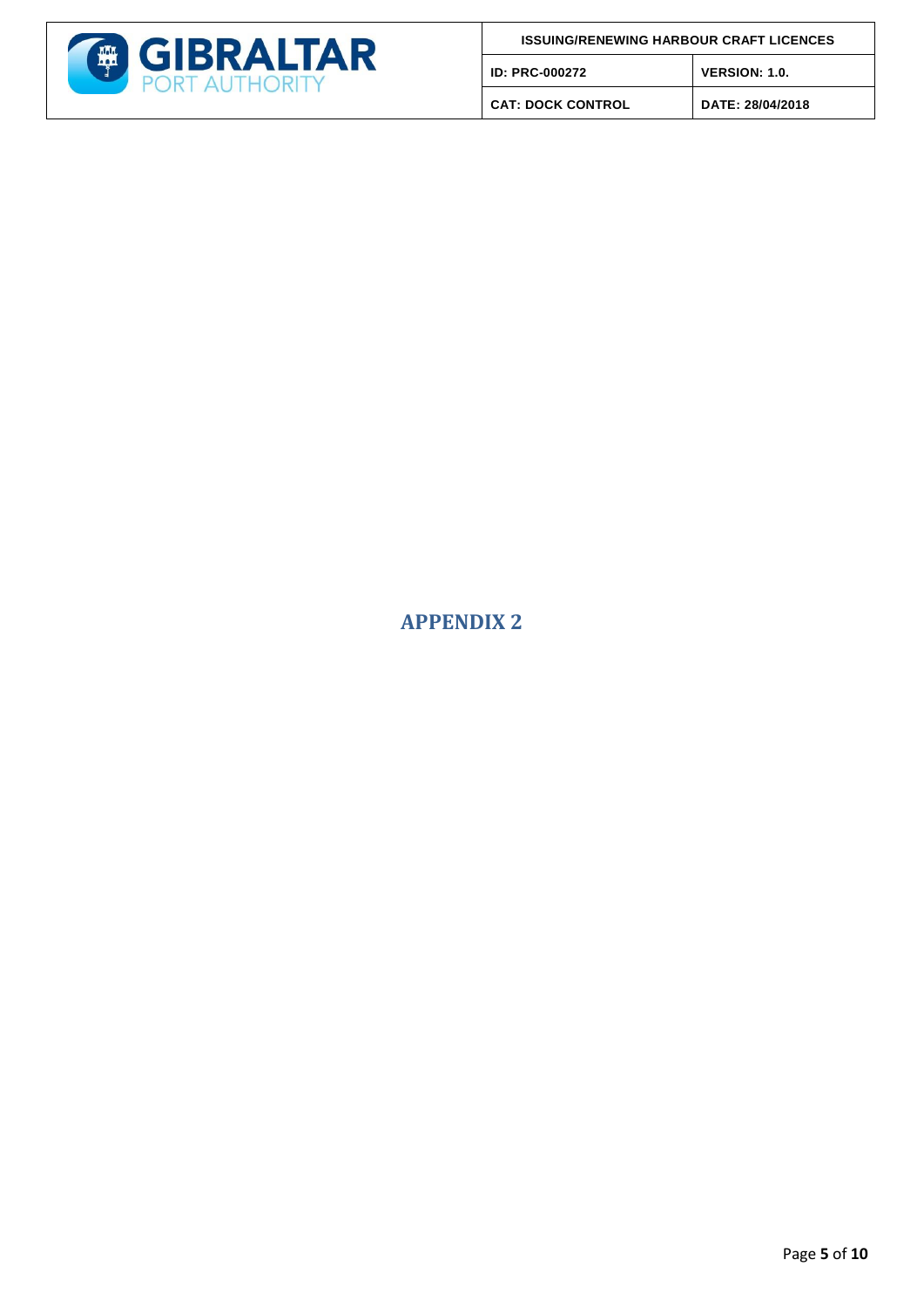

| <b>HARBOUR CRAFT LICENCE CHECKLIST</b> |                      |  |  |  |
|----------------------------------------|----------------------|--|--|--|
| <b>ID: FOR-000122</b>                  | <b>VERSION: 4.00</b> |  |  |  |
| <b>CAT: DOCK CONTROL</b>               | DATE: 28/04/2018     |  |  |  |

# Requirements for harbour craft licence application documentation checklist.

| <b>Documentation</b>                               | Yes | <b>No</b> | Check by | Date |  |
|----------------------------------------------------|-----|-----------|----------|------|--|
|                                                    |     |           | Initial  |      |  |
| Application for FOR -000121 received               |     |           |          |      |  |
| Application signed by owner/s of the vessel        |     |           |          |      |  |
| applying for licence                               |     |           |          |      |  |
| Appropriate application fee received               |     |           |          |      |  |
| Specific details to this application:              |     |           |          |      |  |
| a) Evidence of approval by the Captain of the      |     |           |          |      |  |
| Port to register vessel and berthing facilities    |     |           |          |      |  |
| if required (Signed Format).                       |     |           |          |      |  |
| b) Following documentation of the vessel received: |     |           |          |      |  |
| Vessel particulars;                                |     |           |          |      |  |
| Certificate of registry;                           |     |           |          |      |  |
| Load line certificate;<br>$\bullet$                |     |           |          |      |  |
| Copies of insurance of vessel;                     |     |           |          |      |  |
| Bill of sale;                                      |     |           |          |      |  |
| Importation licence (Customs);                     |     |           |          |      |  |
| Shipping agents or company details;<br>c)          |     |           |          |      |  |
| Approved Safety Survey Certificate by the<br>d)    |     |           |          |      |  |
| <b>Gibraltar Maritime Administration;</b>          |     |           |          |      |  |
| Fee for issue of a Passenger Certificate (If<br>e) |     |           |          |      |  |
| applicable)                                        |     |           |          |      |  |
| Fee for issue of a Petroleum Licence (If ap-<br>f) |     |           |          |      |  |
| plicable)                                          |     |           |          |      |  |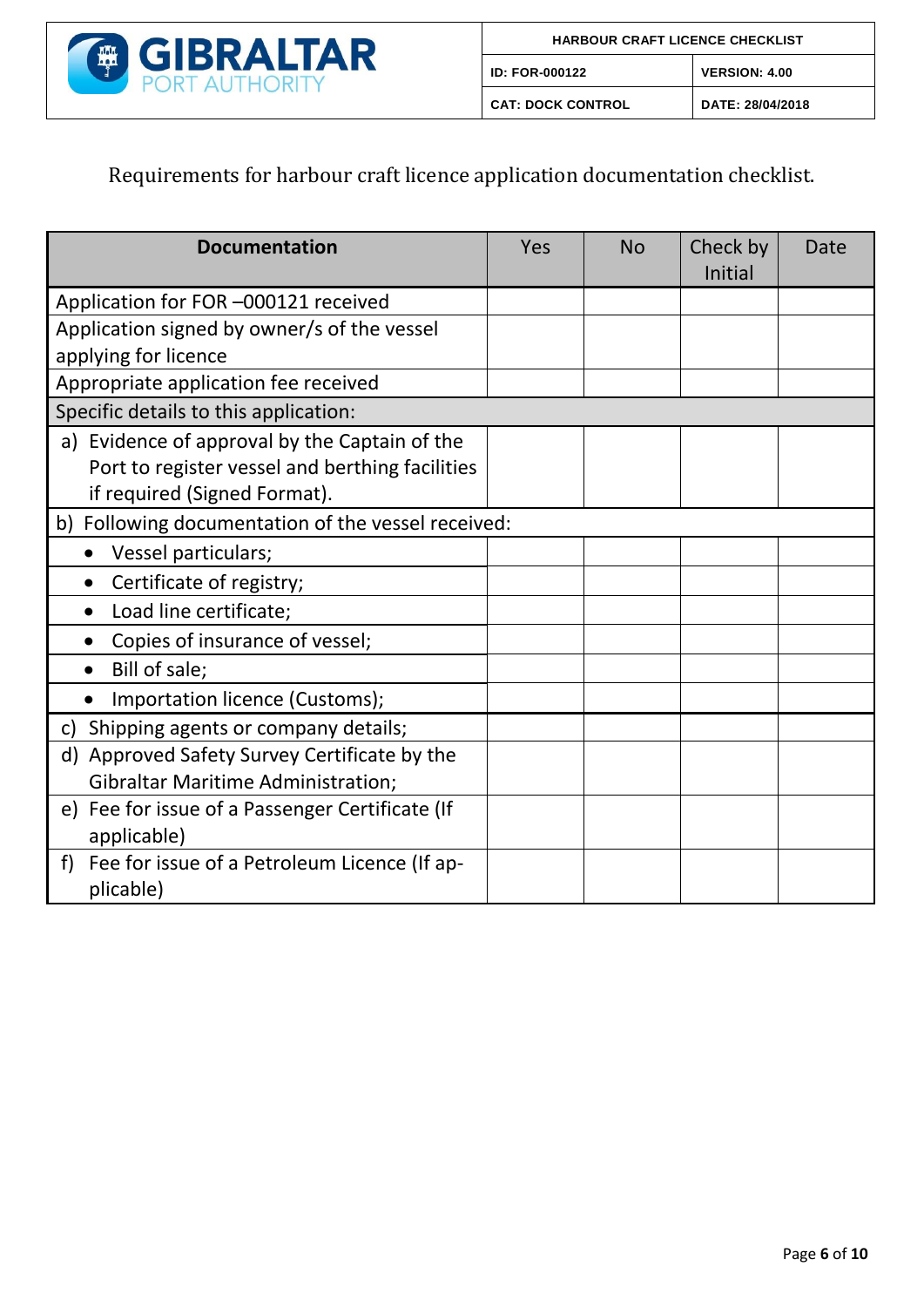

**CAT: DOCK CONTROL DATE: 28/04/2018**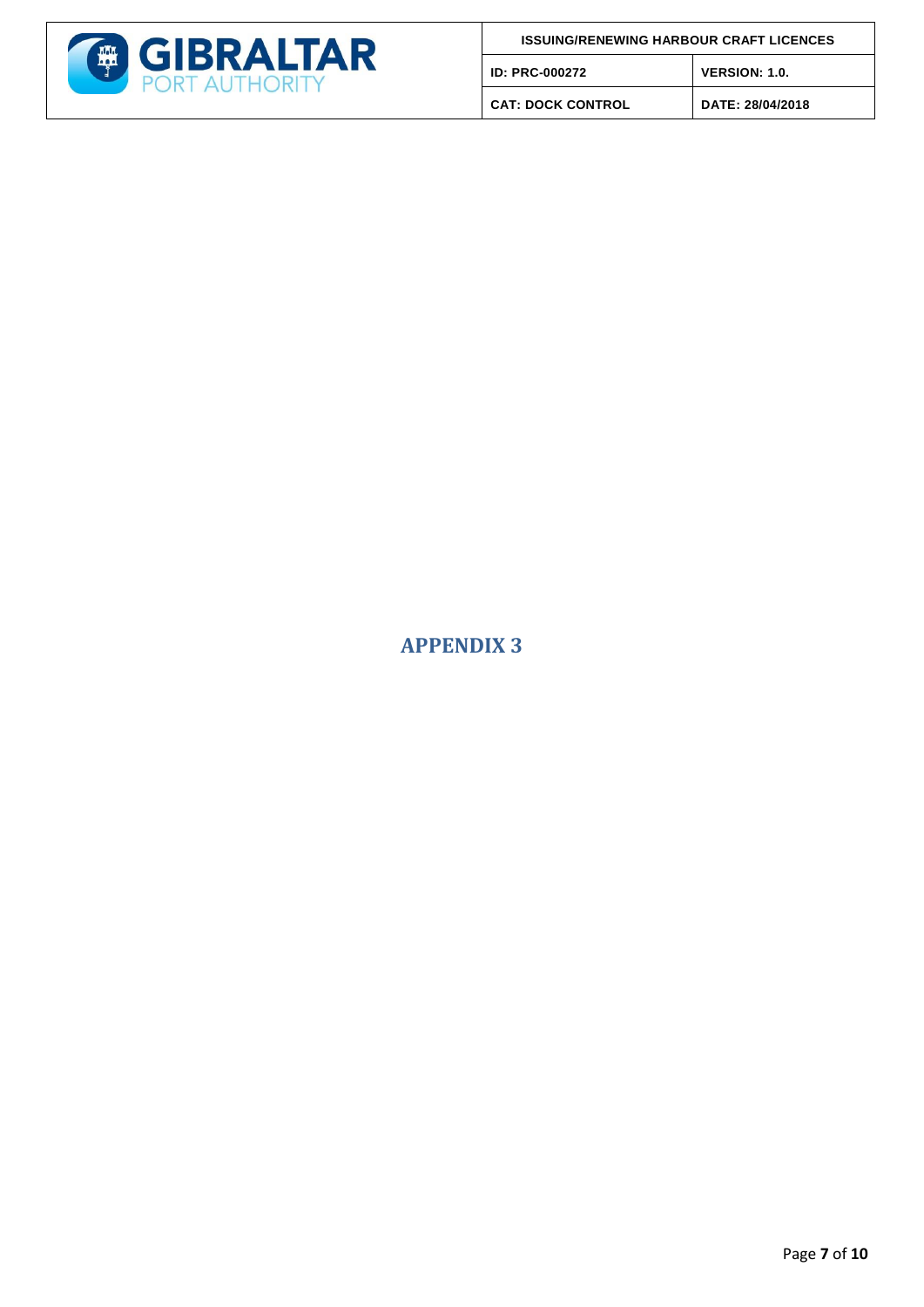

**ID: FOR-000123 VERSION: 3.00**

**CAT: DOCK CONTROL DATE: 28/04/2018**

### **GIBRALTAR PASSENGER CERTIFICATE**

IN DUPLICATE **Interpretatat Constructs** Issued under the provisions of Merchant Shipping Act (1935), as amended, **Fee: £100.00** Port Act (1960), as amended, and Port Rules (1960), as amended.

*Name of Vessel:*

Owners:

| Port of Registry | <b>Official Number</b> | <b>Gross Tonnage</b> |
|------------------|------------------------|----------------------|
|                  |                        |                      |
|                  |                        |                      |

#### **LIMITS WITHIN WHICH THE VESSEL IS PERMITTED TO OPERATE:**

As defined in Schedule 1 of the Gibraltar Merchant Shipping (Safety etc.) Act ,2003, as amended

(A) Port of Gibraltar i.e:- sheltered waters as defined in Schedule 1

(B) Bay Limits i.e:- Gibraltar waters within the Bay of Gibraltar, to the North of an imaginary line between Europa Point and Carnero Point.

(C) Territorial Waters i.e:- Gibraltar waters other than Areas A & B, including those waters within three nautical miles to the south and to the east of Gibraltar. (D) Outside Territorial Waters i.e:- up to a maximum distance from Europa Point as stated in the Safety Survey Certificate issued by the Gibraltar Maritime Administration for the vessel.

| <b>NUMBER OF PASSENGER AND CREW</b> |            |     |                                              |     |       |         |  |
|-------------------------------------|------------|-----|----------------------------------------------|-----|-------|---------|--|
|                                     | Passengers |     | Crew, including 1 Certificated<br>Boatmaster |     | Total | Remarks |  |
| (A)                                 | 12         | (A) |                                              | (A) | 14    |         |  |
| (B)                                 | 12         | (B) |                                              | (B) | 14    |         |  |
| (C)                                 | 12         | (C) |                                              | (C) | 14    |         |  |
| (D)                                 |            | (D) |                                              | (D) | 14    |         |  |

| LIFE SAVING APPLIANCES              |                          |                          |                          |                          |                        |  |  |
|-------------------------------------|--------------------------|--------------------------|--------------------------|--------------------------|------------------------|--|--|
|                                     | (A)                      | (B)                      | (C)                      | (D)                      |                        |  |  |
| Life-rafts capable of accommodating | -                        | <u>.</u>                 | -                        |                          | 6 Person Capacity Each |  |  |
| Life Bouys                          | 4                        |                          |                          |                          | 1 with light           |  |  |
| Life Jackets SOLAS                  | 15                       | 15                       | 15                       | 15                       |                        |  |  |
| MED approved inflatable lifejackets | $\overline{\phantom{0}}$ | $\overline{\phantom{a}}$ | $\overline{\phantom{0}}$ | $\overline{\phantom{0}}$ |                        |  |  |

This is to certify that the provisions of the Merchant Shipping Act (1935 ), the Port Act (1960) & Port Rules (1960) as amended, in so far as they relate to the survey of domestic vessels, have been complied with, and that this vessel is permitted to operate within the limits and with the number of passengers stated above.

**This certificate will remain in force, unless previously revoked until the :**

**Issued by the Captain of the Port at Gibraltar the :**

 Manuel Tirado CEO / Captain of the Port (AG)

- 1. One of these duplicate certificates is to be displayed in a conspicuous place on board the ship.
- 2. If the number of passengers carried exceeds the number permitted by this certificate, the owner or master shall for guilty of an offence.

**NOTES**

3. In the case of any accident occasioning loss of life or serious injury to any person, or any material damage affecting the seaworthiness or efficiency of the ship either in the hull or in any part of the machinery, a written report signed by the owner and master is to be forwarded to the Captain of the Port and Gibraltar Maritime Administrator as soon as possible after the occurrence of the accident or damage. A similar report is to be forwarded before any alteration or renewal in the ship's hull, equipment or machinery which affects the efficiency thereof or the seaworthiness of the ship.

This certificate may be cancelled or suspended at the discretion of the Captain of the Port or if there is reason to believe that since the making of the declaration of survey, the hull, equipment or machinery of the ship have sustained any damage or are otherwise deficient such as to affect the seaworthiness or safety of the ship or fails to comply with the requirements of the conditions as stated in the Safety Survey Certificate.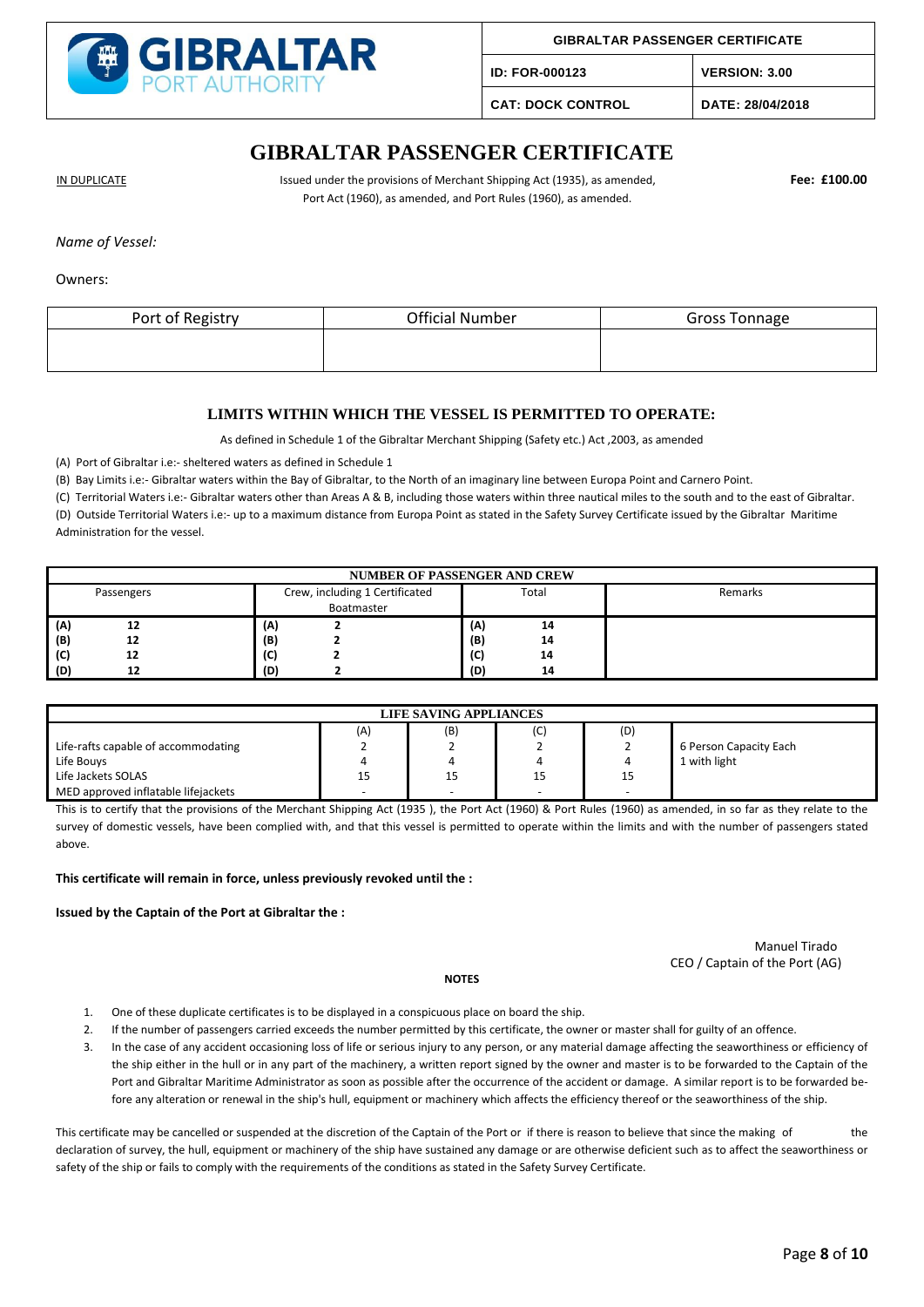

**CAT: DOCK CONTROL DATE: 28/04/2018**